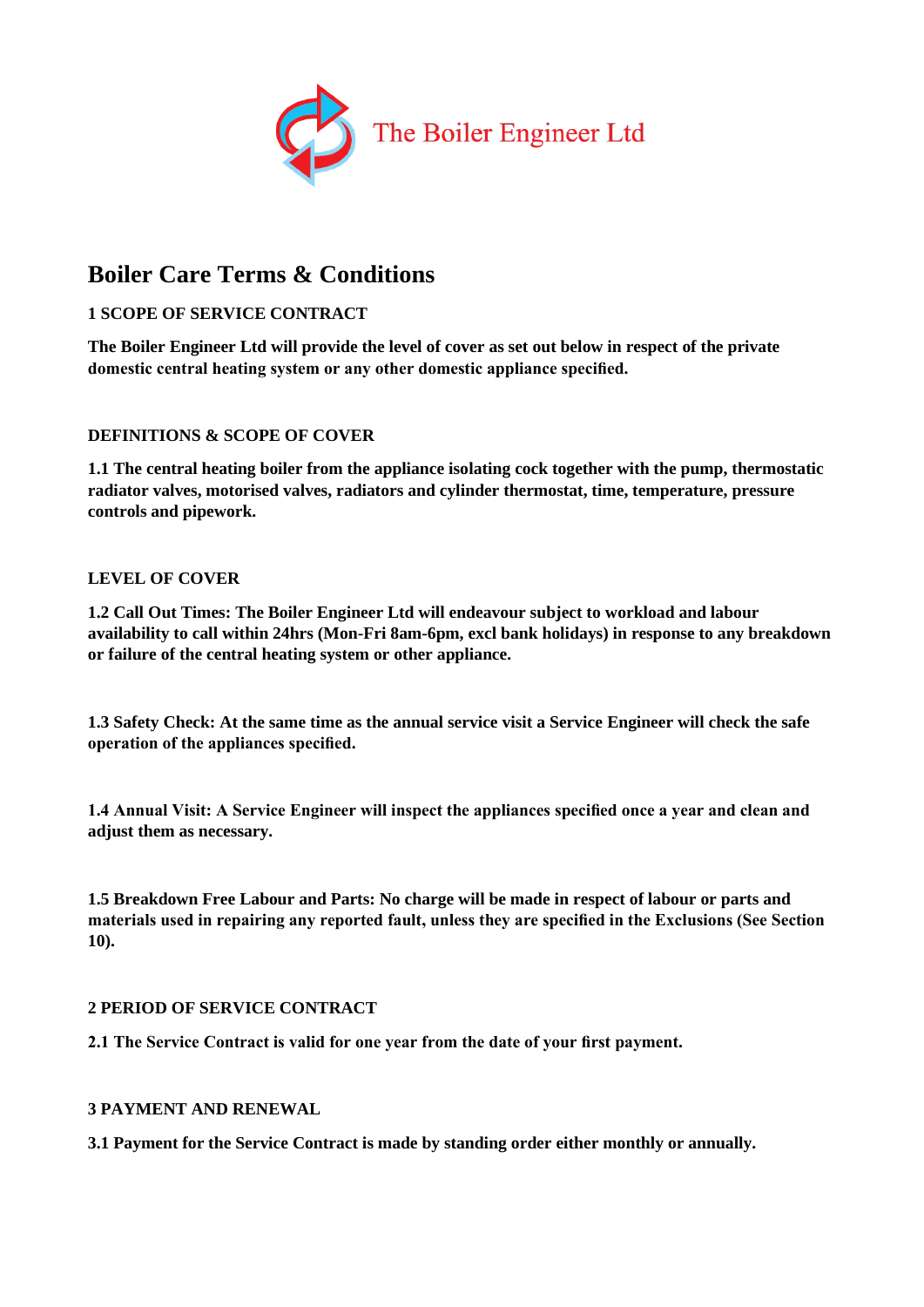

**3.2 The renewal date of the service contract will be the yearly anniversary of the date the service contract was first taken out. the annual renewal will be automatically renewed unless yourselves or The Boiler Engineer have cancelled the contract or payments.**

**3.3 The Boiler Engineer Ltd at its discretion may refuse to offer renewal of any service contract.**

**3.4 The Boiler Engineer Ltd have the right to alter the cost and the terms and conditions upon renewal, and / or with 30 days prior notice given.**

**3.5 The Boiler Engineer Ltd may at its discretion cancel any contract for any appliance or system repair cover with no monies to be repaid.**

**3.6 Any contract that has any missed payments will instantly become void / cancelled, with The Boiler Engineer Ltd owing no monies to be refunded.**

## **4 CHANGE OF OWNERSHIP**

**4.1 If the ownership of the premises in which the appliance(s) covered by this Service Contract changes the new owner shall have the benefit of the Service Contract for the remainder of the period for which the payment has been paid.**

**4.2 No refund will be made for the unexpired part of any Service Contract.**

**4.3 When either paying annually or monthly, a full year cover has to be paid to the end of the agreement, once either a service or call out has occurred.**

**4.4 This agreement is not transferable to another property.**

## **5 PROVISION OF SPARE PARTS**

**5.1 The Boiler Engineer Ltd may supply and fit adequate replacement parts or components which are not the same as the parts being replaced.**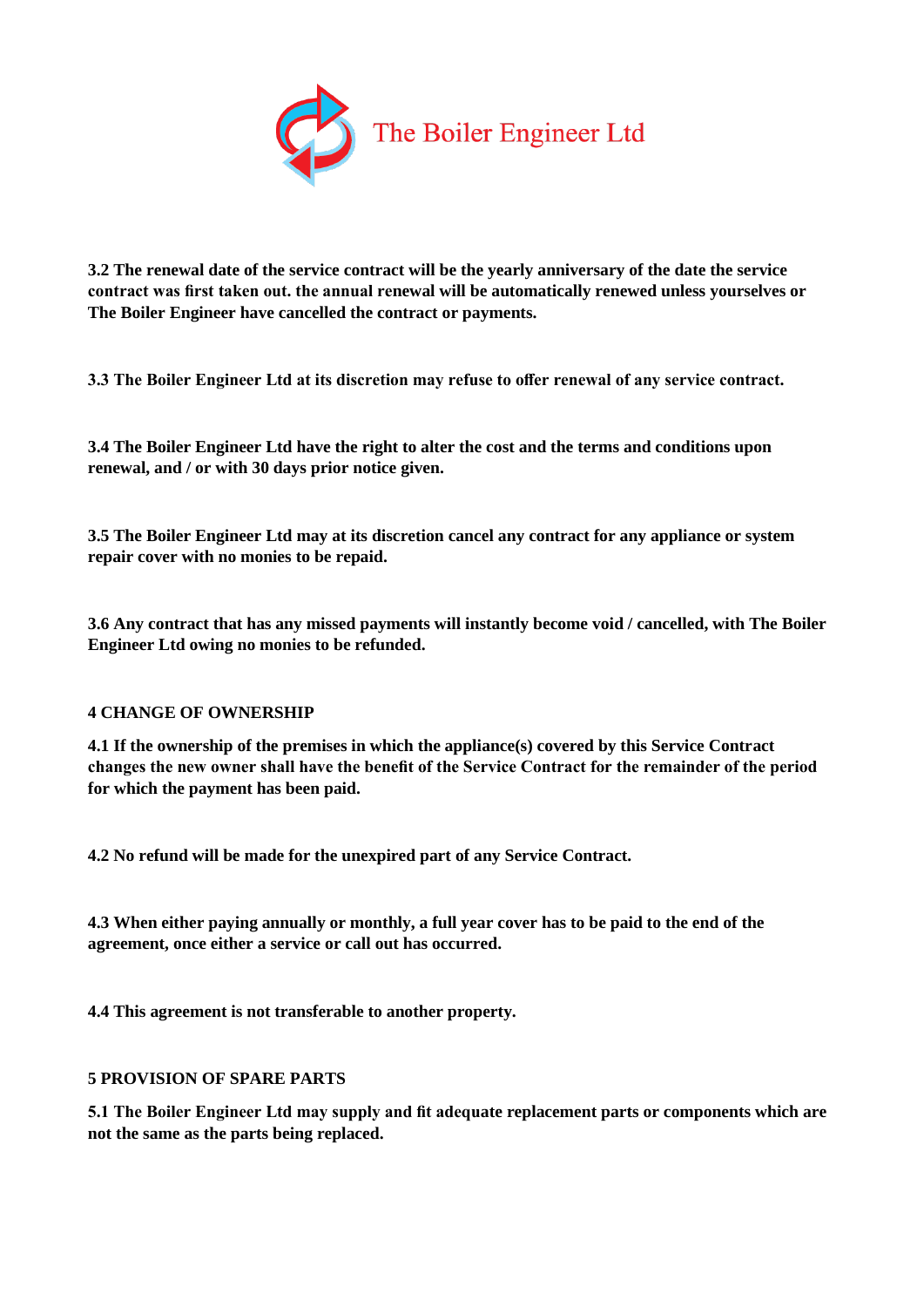

**5.2 The Boiler Engineer Ltd shall not be held responsible for any delay in the provision of spare parts by suppliers.**

## **6 REPLACEMENT OF CENTRAL HEATING APPLIANCE OR OTHER APPLIANCES**

**This Service Contract does not include the replacement of the central heating appliance or other appliance(s) in the event of spare parts or components not being reasonably available. Or the unreliability of the appliance.**

## **7 CONDITION OF THE CENTRAL HEATING SYSTEM OR OTHER GAS APPLIANCES**

**7.1 Acceptance of a central heating system or any other appliance(s) or system components onto a Service Contract does not imply that it is installed satisfactorily or to the prevailing standards of The Boiler Engineer Ltd. The Boiler Engineer Ltd will not accept responsibility for any inadequacy attributable to the original design and makes no warranty as to fitness for purpose or condition.**

**7.2 The Boiler Engineer Ltd reserve the right to cancel the contract and refund monies paid for servicing only for reasons of safety, accessibility and non or limited availability of spare parts**

## **8 USE OF SUB-CONTRACTORS**

**The Boiler Engineer Ltd reserves the right to use sub-contractors to carry out all or any part of the services provided under this Service Contract.**

## **9 LIMITATION OF OBLIGATIONS**

**The Boiler Engineer Ltd shall not be liable if it is unable to carry out its obligations under the Service Contract due to industrial disputes or force majeure. The Boiler Engineer Ltd shall not be liable for the cost of temporary secondary heating. Or any expenses or temporary accommodation costs.**

## **10 EXCLUSIONS**

**The following are excluded from this Service Contract:**

## **10.1 Adjustment to time and temperature controls.**

**10.2 The replacement of decorative parts.**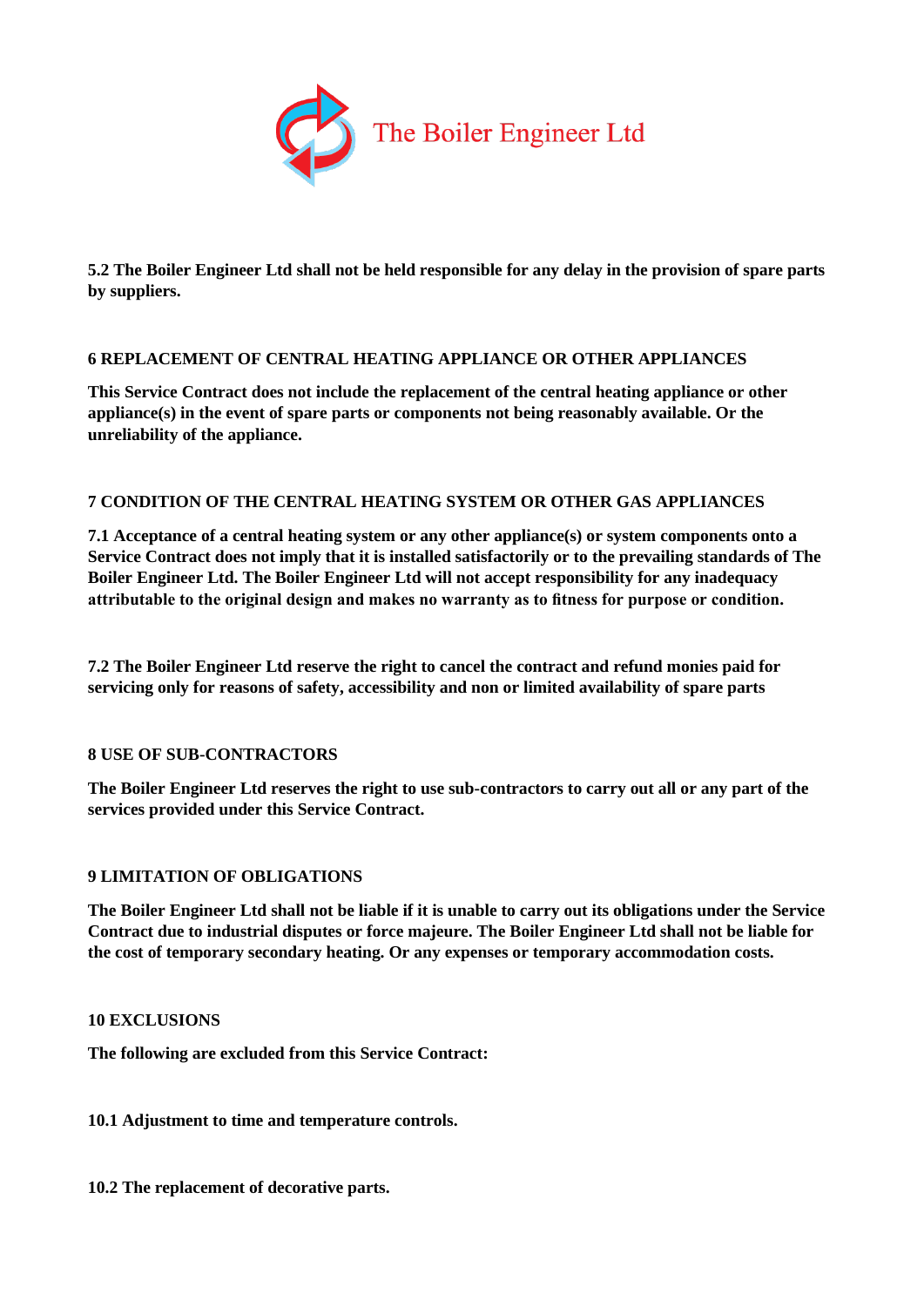

**10.3 Any defect or inadequacy attributable to the original design of the central heating system /appliances.**

**10.4 The Boiler Engineer Ltd are not responsible for the Fabric / material / decoration of the building being repaired, and / or pipework and flue pipework buried or concealed in the walls, floors or ceilings, we will maintain readily accessible pipework for maintenance.**

**10.5 Any defect caused through malicious or wilful action, negligence or third-party interference.**

**10.6 Any defect or damage occasioned by fire, lightning, explosion, flood, storm, tempest, frost, impact or other extraneous cause.**

**10.7 Consequential damage, loss arising or increase in utility cost as a result of a defect occurring in the central heating appliance, system or the appliances.**

**10.8 Any defect or damage occurring from a failure of the electricity, water, gas or oil supply.**

**10.9 Descaling and any work arising from hard water scale deposits, damage caused by aggressive water or system contamination (e.g. boiler noises, debris.) 10.10 Damage caused by internal corrosion. 10.11 The routine refill of sealed systems or the replenishment of chemical treatments.**

**10.12 Removing asbestos associated with repairing the appliance or system.**

**10.13 Any domestic water supply from the hot water cylinder or appliances (including taps and showers) or any cold water storage cistern, mains water supply or cold water supply pipework.**

**10.14 Replacement or repair of vented/unvented hot water cylinders, thermal stores (e.g. Gledhill), immersion heaters or the repair of fan convectors.**